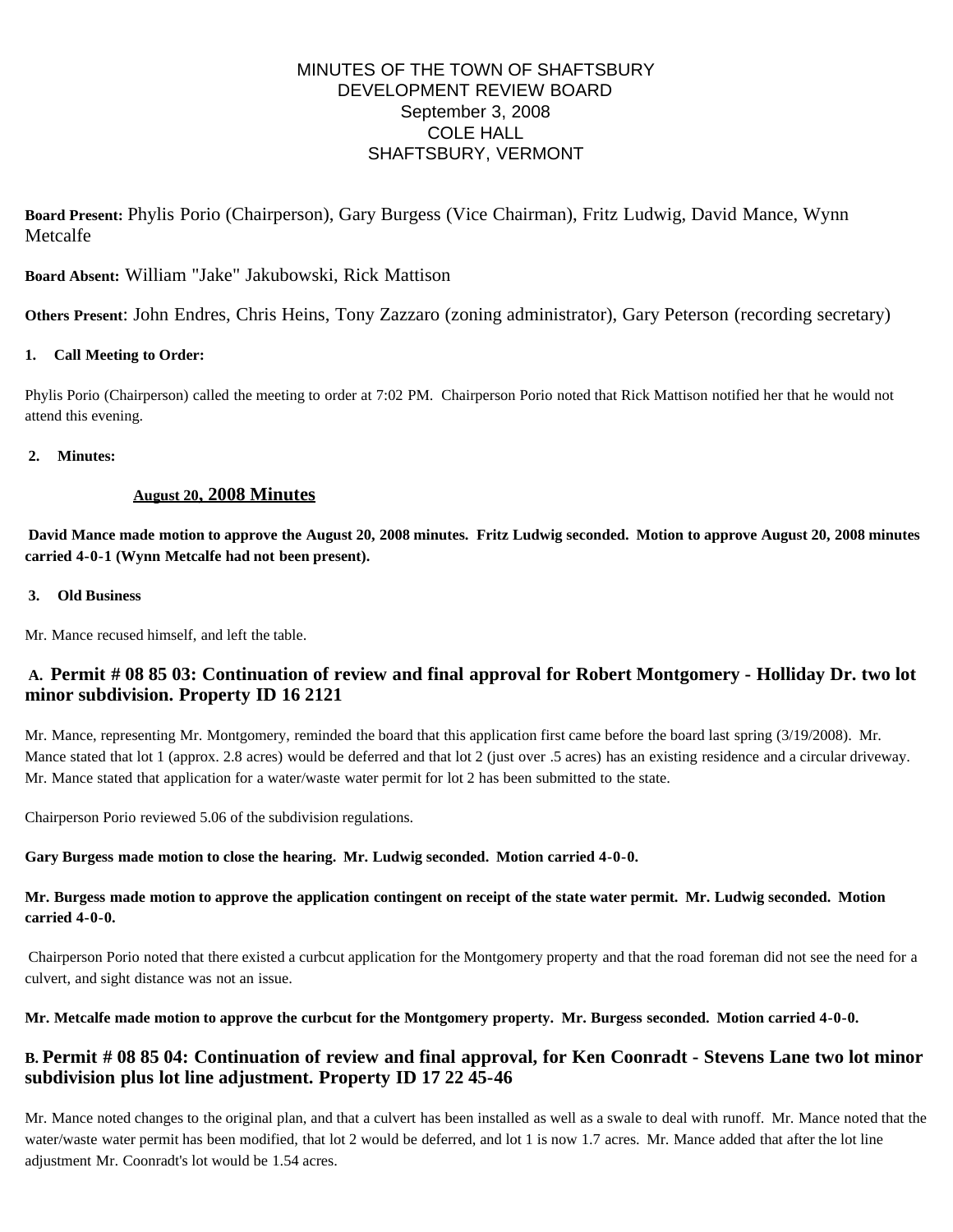Mr. Mance agreed that it was sensible to re-notify neighboring properties before a final hearing on September 17, and that he would provide a road maintenance agreement at that time. Mr. Burgess expressed particular interest in knowing that the neighbors are satisfied with the proposed development.

## **Mr. Burgess made motion to continue the hearing to the next meeting. Mr. Metcalfe seconded. Motion carried 4-0-0.**

# **C. Permit # 08 85 06: 4.03 DEFERRAL OF WATER SUPPLY AND WASTEWATER DISPOSAL REQUIREMENTS. For Bert Richmond - Rt 67 and Upper Main St. lifting a deferral for a lot created in early 1990's. Property ID 13 21 57**

Mr. Mance, representing Mr. Richmond, asked about the status of this application. Tony Zazzaro, the zoning administrator, stated that he had sent a letter to the Vermont Arts Exchange (VAE) which had an August 20 reply deadline. Mr. Zazzaro stated that he had not received a reply and that he would send the VAE a violation order.

# **D. Permit Number: 07 83 91S Richard and Patricia Dailey 5.06 FINAL PLAT SUBMISSION REQUIREMENTS for a 6 lot Subdivision. Property located on Twitchell Hill RD Parcel I.D. 16 20 56**

The board noted the approval of three new curbcuts on Twitchell Hill Road for the Dailey development which was conditionally approved at the May 21, 2008 meeting. The board reminded Mr. Mance that the file for each lot needed to be completed.

## **4. New Business**

Mr. Mance returned to the board table.

# **A. Permit # 08 86 20S: 5.02 Sketch Plan Submission for Ed Colvin of Shaftsbury. Two Lot Subdivision. Property ID 14 20 59-57. This is the combining of 3 existing lots and subdividing them into 2 lots. This property is located on Glastenview Drive.**

Chris Heins presented the sketch plan and described the property. Mr. Heins stated that the party who wishes to buy the property, and who lives across the road from the property, desires no more than two residences on the property. Mr. Heins wondered if this project was really a boundary line adjustment rather than a subdivision. He stated that the neighbors had been notified and would be notified again for the final hearing on this proposal. Mr. Heins stated that the water/waste water permits have already been issued by the state.

David Mance asked that the final site plan show the driveways and that application for the curbcuts be submitted so that future development is not unnecessarily impeded. Board members agreed to waive any requirement of letters of support from the police, rescue squad, fire department and school district.

In considering whether it was a major or minor subdivision, Mr. Mance stated that the application did not involve a previously approved subdivision, was for lots with existing frontage, and the board was not reapproving something already approved.

## **Mr. Mance made motion to classify this application as a two lot minor subdivision. Mr. Metcalfe seconded. Motion carried 5-0-0.**

**Mr. Mance made motion to schedule this application for public hearing on October 1, 2008. Mr. Metcalfe seconded. Motion carried 5-0- 0.**

#### **5. Curbcuts:**

John Endres presented a letter dated September 1, 2008 from Thomas Outwater and a site plan for the Outwater/Tillerman property on East Road. Mr. Endres stated that there would be a house on the north part of the property which has received a building permit, and that the existing access to the south for the quonset hut would continue to exist. Mr. Endres added that the road foreman had reviewed the application, that no culvert was required for the new access to the property and sight distance was not an issue.

Board members noted that at an earlier hearing, Mr. Outwater agreed to return to the board for consideration of curbcuts after his plans had firmed up. The board indicated that the site plan presented by Mr. Endres clarified Mr. Outwater's plans.

#### **Mr. Mance made motion to approve one new curbcut for Tillerman Inc. as shown on the August, 2008 plan. Mr. Metcalfe seconded.**